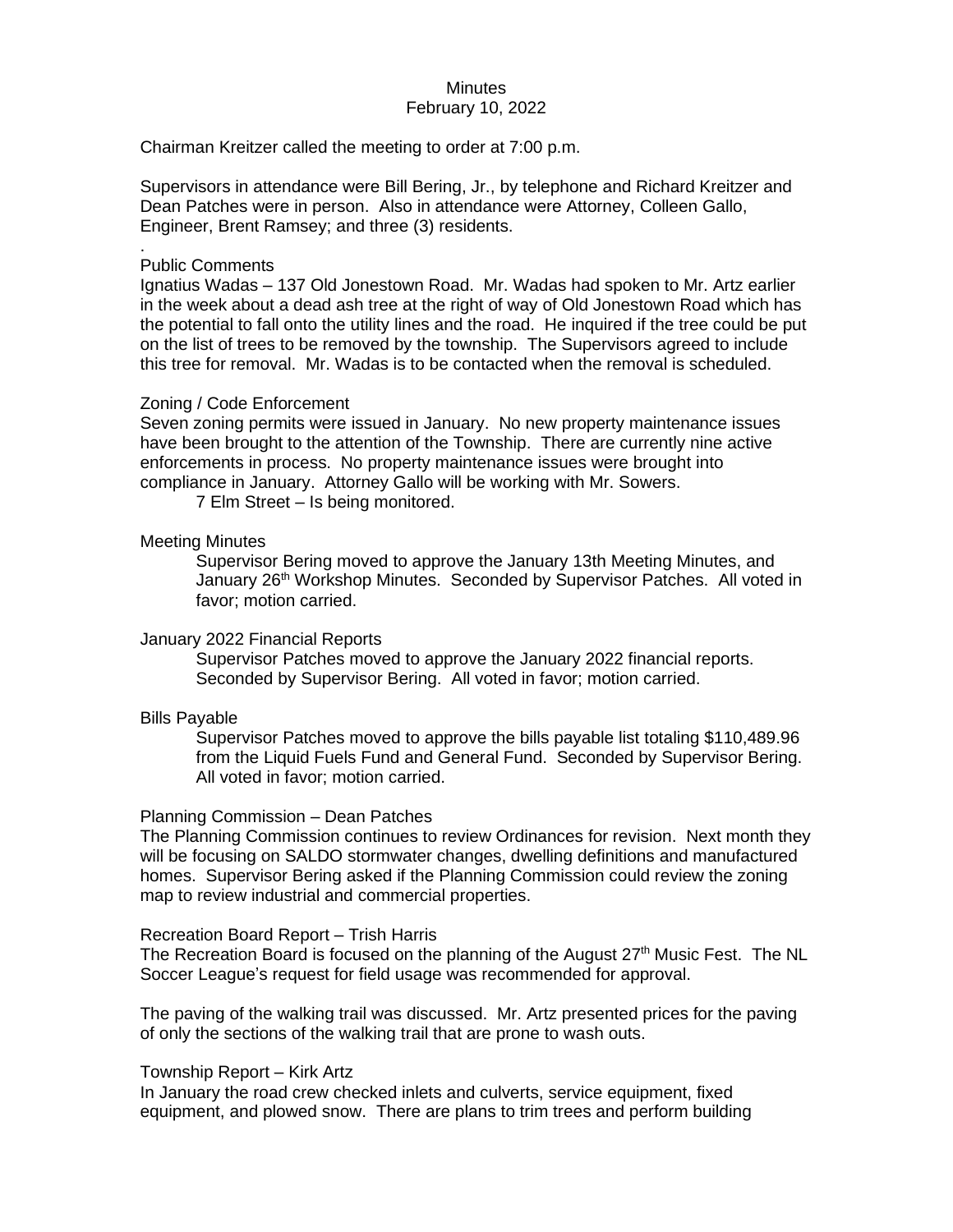maintenance. Tomorrow the Horst Drive pipes will be inspected for potential gunite application. The quote to repair the pipe with cure in place concrete is \$52,000.

# Stormwater Management – Brent Ramsey

23 Jimmys Lane is being reviewed for stormwater needs. Mr. Ramsey was given the authorization to proceed with the preparation of the MS4 waiver application for the next Ordinance Workshop.

## Communications

Northern Lebanon County Authority – December 21, 2021 Minutes Lebanon Daily News Proof of Publications (2) Advertising meetings would be held virtually Advertising meetings would again be held in person Lebanon County Controller – 2020 Audit report of DJ Wolfe's Office Rep. Diamond's Office notice of the Lebanon County Gaming Local Share Assessment Grant Program.

## **OLD BUSINESS**

Mill Street Heights Swale Project – Brent Ramsey

The \$43,228 estimate for the swale work is for construction costs only. It is expected with the current construction climate, the bid prices received will be somewhat higher. He is going to approach the NLCA one last time to ensure that they are agreeable to the proposed project. Mr. Ramsey will prepare the bid packet. A meeting will be held on Thursday, February 24<sup>th</sup> at 7pm with the residents to discuss the project and costs.

On Lot Maintenance

Attorney Gallo's office is working on the filing of the outstanding on-lot properties.

## Western Star Truck Order

The truck is on order and expected in June or July. Mr. Artz will be contacting Lancaster Truck Bodies regarding the status of the truck bed.

## Traffic Light Request

Supervisor Kreitzer provided an overview of the meeting held at PennDot regarding traffic change requests. PennDot was willing to meet Township Officials at their building, without public in attendance. Based upon this meeting, PennDot indicated that although the request could be made, there was little to no chance that the intersection would warrant a light. Based upon the outcome of that meeting, the Supervisors have directed this item to be removed from the agenda.

# Mill Street Park Walking Trail

Supervisor Patches moved to authorize an application for Lebanon County Gaming Local Share Assessment Grant funds be submitted to the pave the walking trail in the Mill Street Park. Seconded by Supervisor Bering. All voted in favor; motion carried.

## SR 72 and New Bunker Hill Street – Mark Taylor

Supervisor Kreitzer explained that the speed on SR72 had been increased after the improvements had been made along the northwest corner of Thompson Avenue and SR 72, as explained by PennDot. PennDot officials had also commented that this area would not warrant a speed reduction. The Township is going to approach the property owner on the southwest corner about removing shrubbery to improve sight distance. Supervisor Patches remains opposed to committing any Township funds to improve a State Road.